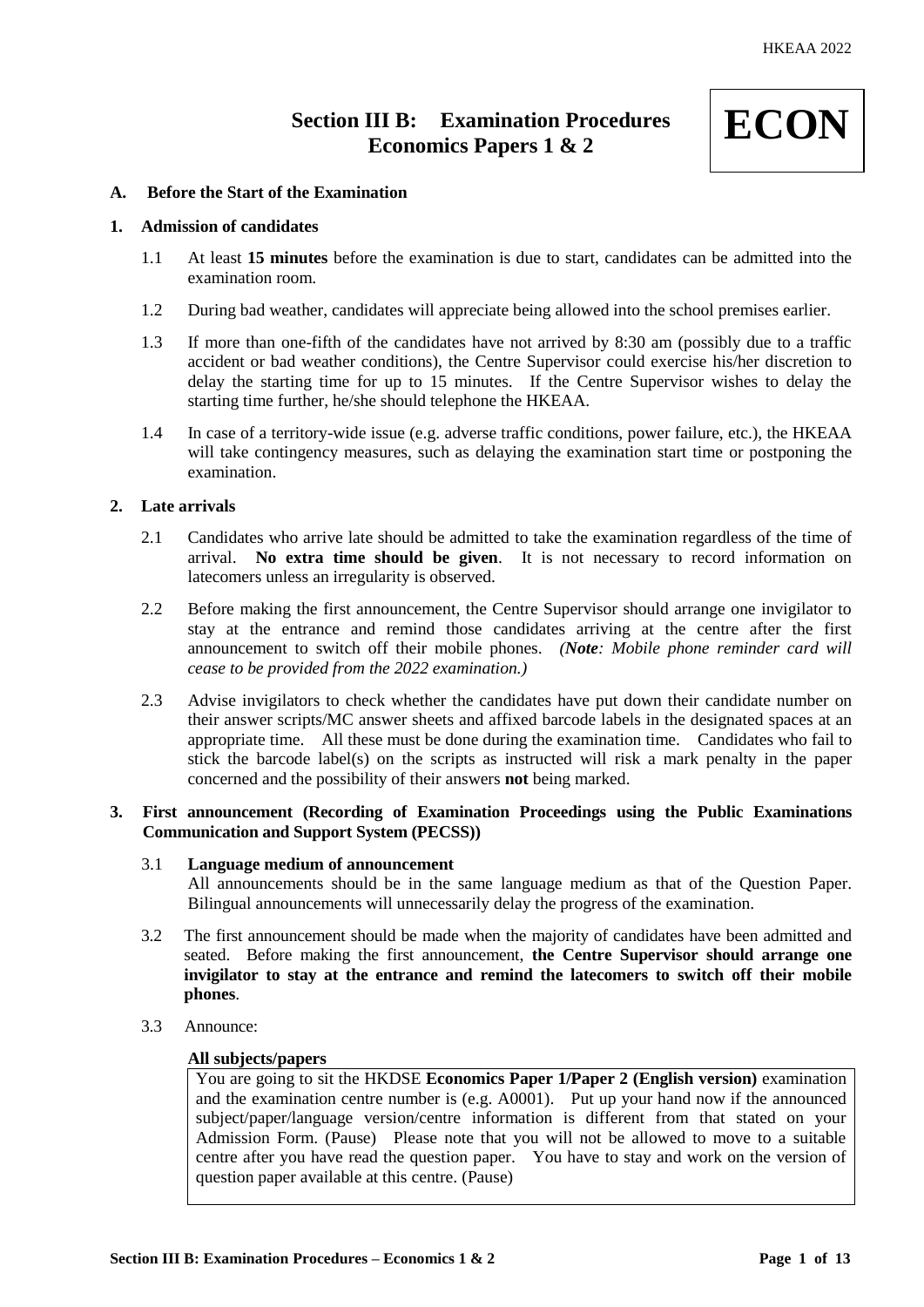The 'Public Examinations Communication  $\&$  Support System' has been installed at this examination centre. The centre conditions and examination proceedings will be recorded. Only authorised persons of the HKEAA can view, store or handle the recordings. The recordings will be destroyed upon closing of the examination year.

3.4 In case a candidate claims that the subject/paper/language version/centre information announced by the Centre Supervisor is different from that stated on his/her Admission Form, the **Centre Supervisor should arrange an invigilator to distribute the 'Notes for Wrong Centre or Wrong Version Candidates'** (**SR3(Notes) -** see *Specimen 40*) to the candidate concerned and let him/her decide whether or not to remain sitting the examination in this centre. For handling cases of wrong centre/wrong version candidates, please refer to *Section IV paragraphs 15 and 16*.

# **4. Second announcement (Checking of personal belongings)**

Announce:

## **(All subjects/papers)**

Check that you have taken the correct seat according to the seat number as stated on your Admission Form. Place your Admission Form and Identity Card or identification document on the top right-hand corner of your desk and not inside any folder. If you bring a folder, you must put it under your chair. Put up your hand if you have any questions. (Pause)

Put all the stationery you need to use on your desk. If you have brought a pencil case, put it in your bag or under your chair. (Pause)

If you intend to use a calculator during the examination, put the calculator on your desk. Remove the calculator cover/jacket and place it inside your bag or under the chair. Check your calculator now to make sure that no writings or markings have been made on the calculator. (Pause)

If you have brought a mobile phone, take out the phone now. Check to see if it has been switched off. (Pause) If not, switch it off now. You should also ensure that the alarm function of the phone has also been turned off and no sound will be emitted. (Pause for 15 seconds to ensure that candidates are complying with the instructions)

Now place the phone under your chair in a position clearly visible to the invigilators. (Pause)

If you have question paper(s) from previous examination session(s), notes, pieces of paper, books and dictionaries etc., put them in your bag. If you have brought any electronic devices (such as tablet, multimedia player, electronic dictionary, databank watch, smart watch, wireless earphones or other wearable technologies with communication or data storage functions, etc.), or articles that can emit sound, switch them off now (if possible) and put them in your bag or under your chair. (Pause)

Zip up your bag and put it under your chair. Do not leave your bag in the aisle. If you do not have a bag, put your purse and your mobile phone under your chair but bring all your other belongings to the front of the hall and put them … (Please clearly tell the candidates the location which you assign and ask an invigilator to assist).

Please note that if you are found to have any unauthorised materials on your desk or in the drawer of your desk, on your body or in your clothing after the Question Papers have been distributed, or any electronic devices (including mobile phone) switched on during the examination, you will receive a mark penalty, subject downgrading or even be disqualified from the whole examination.

Put up your hand if you have any questions. (Pause)

#### **Note:**

Repeat this announcement nearer the start of the examination if there are a lot of latecomers.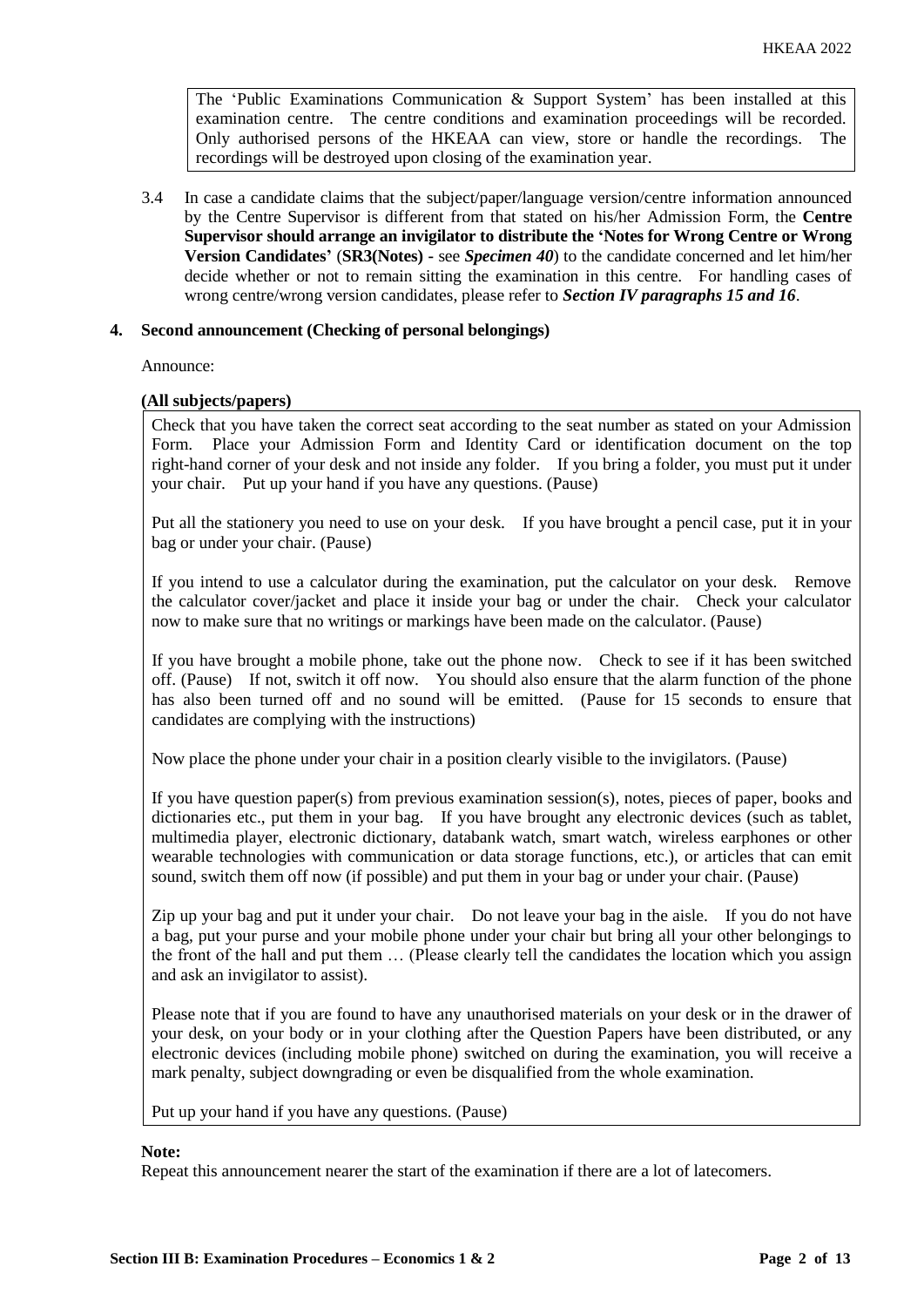The Centre Supervisor should ask the invigilators to check that the candidates follow these instructions. **Before the examination begins, should no mobile phone be found under a candidate's chair, invigilators may ask the candidate concerned if he/she has brought a mobile phone.**

## **5. Third announcement (Checking of barcode labels)**

#### **Economics 1**

You should have on your desk a barcode sheet. Put up your hand if you do not. (Pause)

Your English name has been printed on the top of the barcode sheet. Each barcode label on the sheet has been printed with your candidate number, centre number, seat number and the subject/paper name. Please check to make sure that you have been given the correct barcode sheet. Put up your hand if you have any questions. (Pause)

After the start of the examination, you should first write your Candidate Number in the boxes provided on the MC answer sheet. You should copy your Candidate Number from your Admission Form. Moreover, you should stick a barcode label, write your name and sign in the designated spaces on the MC answer sheet. Do not fold, scratch or stain the barcode labels.

No extra time will be given to candidates for sticking the barcode labels on after the 'Stop working' announcement.

## **Economics 2**

You should have on your desk a barcode sheet. Put up your hand if you do not. (Pause)

Your English name has been printed on the top of the barcode sheet. Each barcode label on the sheet has been printed with your candidate number, centre number, seat number and the subject/paper name. Please check to make sure that you have been given the correct barcode sheet. Put up your hand if you have any questions. (Pause)

After the start of the examination, you should first write your Candidate Number in the boxes provided on the front cover of your Question-Answer Book. You should copy your Candidate Number from your Admission Form. Moreover, you should stick barcode labels in the designated spaces on the cover and the inner pages of your Question-Answer Book.

If you use a supplementary answer sheet, you should also write your Candidate Number and affix a barcode label in the designated space. Do not fold, scratch or stain the barcode labels.

No extra time will be given to candidates for sticking the barcode labels on after the 'Stop working' announcement.

Each page of the Question-Answer Book and supplementary answer sheet has been printed with a page number. Do not change any of the page numbers or write your answers near them as this might affect the scanning of your script. It should also be noted that answers written in the margins will not be marked.

# **6. Fourth announcement (Checking of MC Answer Sheets)**

## **Economics 1**

You should have on your desk an MC answer sheet. Put up your hand if you do not. (Pause)

Now, read the Instructions on the MC answer sheet. (Pause)

# **Economics 2**

This paper does not require any MC answer sheets. Please proceed to the fifth announcement on distribution of Question papers/Question-Answer Books (see *paragraph 7*).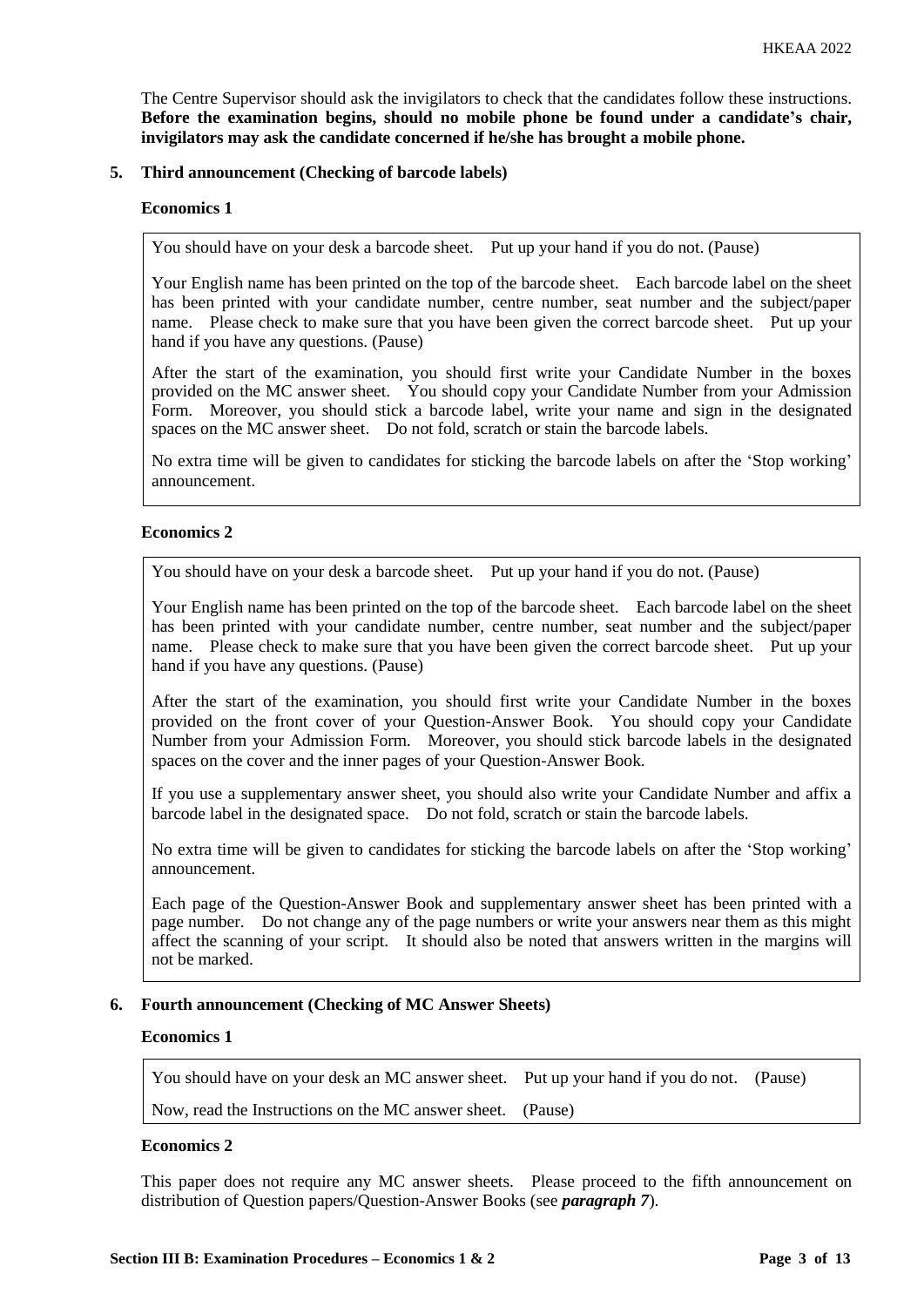# **7. Fifth announcement (Distribution of Question Papers / Question-Answer Books)**

The Centre Supervisor should check carefully whether the Question Papers/Question-Answer Books are **for the correct session**. The Centre Supervisor should then unseal and **open the packets of Question Papers/Question-Answer Books in front of the invigilators and candidates**. After ensuring that there are sufficient copies for distribution, announce:

#### **Economics 1**

The Question Paper will be distributed now. Make sure you have put away all unauthorised articles; otherwise you will be penalised. (Pause to allow sufficient time, say 10 seconds, for candidates to put away their unauthorised articles)

Do not turn over your Question Paper and do not start writing until you are told to do so.

# **Economics 2**

The Question-Answer Book will be distributed now. Make sure you have put away all unauthorised articles; otherwise you will be penalised. (Pause to allow sufficient time, say 10 seconds, for candidates to put away their unauthorised articles)

Do not turn over your Question-Answer Book and do not start writing until you are told to do so.

The Centre Supervisor should then give the Question Papers/Question-Answer Books to the invigilators and instruct them to distribute the papers to the candidates, with **the cover of the Question Papers/Question-Answer Books facing up**.

# **8. Sixth announcement (Checking of Question Papers / Question-Answer Books)**

#### **Economics 1**

You should have on your desk a Question Paper and an MC answer sheet. Put up your hand if you do not. (Pause)

You are advised to use a pencil to mark the answers on the MC answer sheet. Do not fold or puncture the MC answer sheet.

Now, read the Instructions on the cover of the Question Paper. Do not turn over the Question Paper until you are told to do so. (Pause for 15 seconds)

# **Economics 2**

You should have on your desk a Question-Answer Book. Put up your hand if you do not. (Pause)

Now, read the Instructions on the cover of the Question-Answer Book. Do not turn over the Question-Answer Book until you are told to do so. (Pause for 15 seconds)

# **9. Seventh announcement (Checking of Question Papers and start of the examination)**

9.1 Before the start of the examination, the Centre Supervisor should remind candidates to make sure that they do not have any electronic devices (including mobile phones) switched on or on the body. Then ask the candidates to open the Question Paper/Question-Answer Book to **check the number of pages/questions**. After the start of the examination, candidates should first write their candidate number in the boxes provided on the MC answer sheet and the front cover of their Question-Answer Book (candidates should also write their name and sign on the MC answer sheet), and affix barcode labels in the designated spaces on the MC answer sheet, the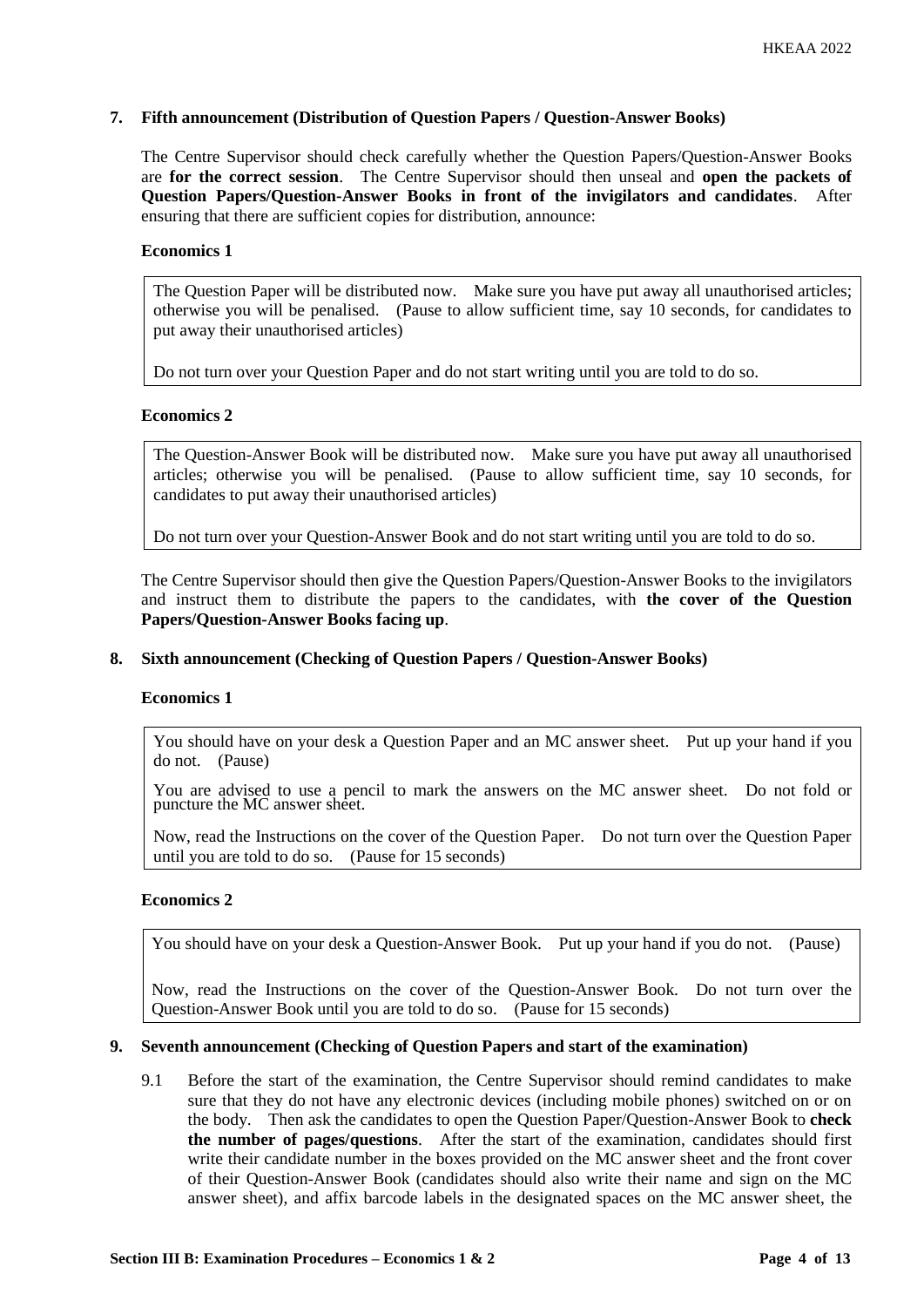front cover and the inner pages of the Question-Answer Book according to the instructions on the cover. No extra time will be given to candidates for sticking the barcode labels after the 'Stop working' announcement.

#### **Economics 1**

Before the examination begins, make sure that you have switched off your mobile phone, including the alarm function, and that you do not have any electronic devices on the body. (Pause to allow sufficient time, say 30 seconds, for candidates to do the final check)

Check your Question Paper to make sure that there are no missing questions. Words like '**End of Paper**' or '**End of Section**' should appear after the last question. (Pause)

**Close the Question Paper after checking.**

**After the announcement of the start of the examination**, you should stick a barcode label, write your Candidate Number and name and sign on the MC answer sheet.

**No extra time will be given** to candidates for sticking barcode labels after the 'Stop working' announcement.

## **Economics 2**

Before the examination begins, make sure that you have switched off your mobile phone, including the alarm function, and that you do not have any electronic devices on the body. (Pause to allow sufficient time, say 30 seconds, for candidates to do the final check)

Check your Question-Answer Book to make sure that there are no missing questions. Words like '**End of Paper**' or '**End of Section**' should appear after the last question. (Pause)

**Close the Question-Answer Book after checking.**

**After the announcement of the start of the examination**, you should first write your Candidate Number in the boxes provided on the front cover of the Question-Answer Book. You should copy your Candidate Number from your Admission Form. You should stick barcode labels in the designated spaces on the cover and the inner pages of your Question-Answer Book according to the Instructions on the cover.

**No extra time will be given** to candidates for sticking barcode labels after the 'Stop working' announcement.

- 9.2 The Centre Supervisor should **check if there is any Special Notice** which contains last-minute messages to candidates. The Special Notice, if any, is in a **bright yellow envelope** (see *Specimen 9*). If there is a Special Notice for the session, make an announcement according to the instructions in the Special Notice and write down the contents of the Special Notice on the blackboard for the candidates' reference, particularly the latecomers.
- 9.3 If there are no questions from the candidates, the Centre Supervisor should give the signal to begin by announcing:

**Economics 1** (leaving early is **not** allowed)

**No candidate will be allowed to leave early in this examination session.** According to the hall clock (my watch), the time is \_\_\_\_\_\_. The finishing time is \_\_\_\_. You may now start.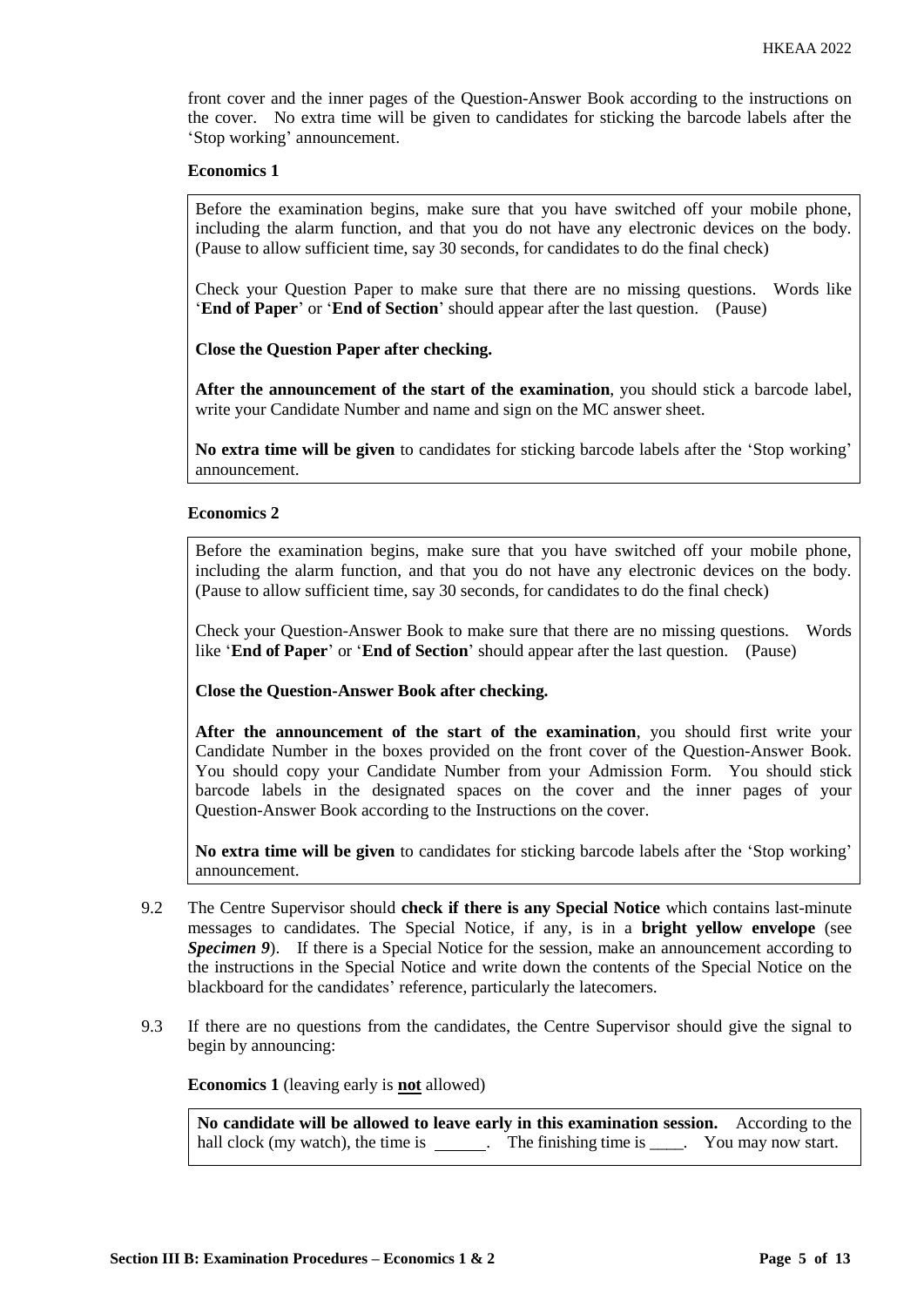**Economics 2** (leaving early is allowed during the period after the first 30 minutes and before the last 15 minutes)

If you wish to leave early, you should put up your hand to seek an invigilator's permission. Early leavers are not allowed to take away the question papers.

According to the hall clock (my watch), the time is \_\_\_\_. The finishing time is \_\_\_\_. You may now start.

- 9.4 After the 'You may now start' announcement, the Centre Supervisor should write the actual starting time and the correct finishing time on the blackboard for the information of candidates and invigilators.
- 9.5 The Centre Supervisor should avoid the practice of writing up the starting and finishing times in advance, and should do this **only** when the precise times are known. If the hall has a clock visible to the candidates and is functioning properly (see **Notes** below), the Centre Supervisor should time the examination according to this clock. The Centre Supervisor may also refer to the digital timer available on the computer desktop of PECSS. Apart from providing a countdown of the examination time, the timer also provides reminders of the last 15 minutes, last 5 minutes and end of the examination session. The Centre Supervisor must ensure that candidates are given the full amount of time as specified on the Question Paper/Question-Answer Book. **No extra time** should be given to the candidates for reading the questions or for any other reason without specific instructions from the HKEAA.

#### **Notes:**

- (1) The Centre Supervisor should check whether the hall clock is functioning properly before the start of the examination. If not, candidates should be reminded not to refer to the clock during the examination.
- (2) If there are two clocks in the hall (say one in the front of the hall and one at the back), the Centre Supervisor should use the one facing the candidates and inform the candidates of the clock he/she is using for timing the examination in order to avoid misunderstanding.
- 9.6 The Centre Supervisor should ensure that all examinations start punctually as scheduled in the timetable. If under special circumstances an examination has to be delayed (due to bad weather or insufficient Question Papers/Question-Answer Books being made available), the Centre Supervisor should ensure that the candidates are given the full amount of time as specified on the Question Paper/Question-Answer Book. **Under no circumstances should an examination start before the scheduled time.**
- 9.7 Write the actual starting time and finishing time at the end of the session in the spaces provided on the Sessional Report (for elective subjects) (See *Specimen 20C*).

# **B. Procedures after the Start of the Examination**

#### **10. Checking the Admission Forms and Identification Documents**

Please refer to *Section III A paragraph 3* for details.

#### **11. Taking of Candidates' Attendance**

Please refer to *Section III A paragraph 4* for details.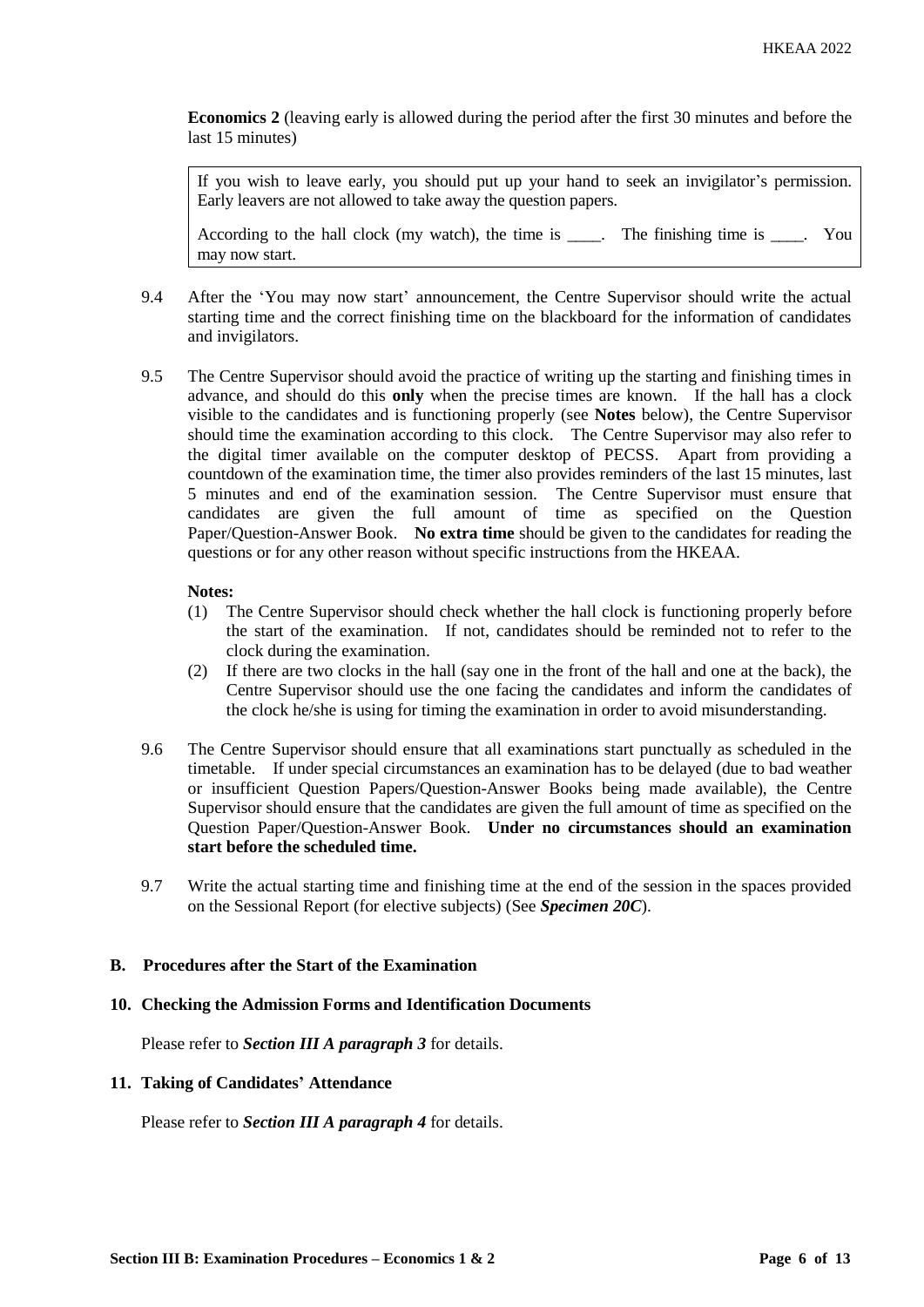# **12. Collecting Question Papers and answer books from vacant seats**

12.1 **30 minutes** after the start of the examination, ask the invigilators to collect the Question Paper/Question-Answer Book/MC answer sheet/barcode sheet from each vacant seat and return them to the Centre Supervisor. The Centre Supervisor is advised to put the blank Question-Answer Books/MC answer sheets inside a designated box/plastic bag to avoid mixing them up with the candidates' scripts to be collected at the end of the examination.

The Centre Supervisor should ask the invigilators to select 'Recording Absentees' from the Main Menu of their barcode scanner, scan the barcode sheets of the absentees, and upload the absentees' records to the ASTS programme before the absentees' barcode sheets are put inside the barcode sheet envelope (see *Specimen 30B*).

- 12.2 The school can retain the surplus Question Papers (including Multiple-Choice Question Papers and Question-Answer Books).
- 12.3 In the case of a candidate **requesting to have another Question-Answer Book**, the request should not normally be accepted. Supplementary answer sheets should be supplied.

## **13. Early leavers**

- 13.1 Early leave is not allowed for the Listening papers and Multiple-Choice papers (i.e. Music Paper 1/Mathematics Compulsory Part Paper 2/Economics Paper 1).
- 13.2 For other subjects/papers, candidates may leave the examination room after the first 30 minutes of the session to 15 minutes before the end of the session. Candidates wishing to leave during the permitted time must raise their hand to summon an invigilator. Before a candidate is given permission to leave, the invigilator should ensure that (1) the candidate number has been put down and barcode labels have been affixed in the designated spaces of the answer script even if no attempt has been made to answer any questions; and (2) the question number box on each page of the answer script has been marked. **Early leavers are not allowed to take away the Question Papers.**
- 13.3 The Centre Supervisor should report in detail (time of the incident, circumstances, etc.) any candidate who has left the examination room without permission or who has taken away the Question Paper on Report Form SR4g (see *Specimen 23A*).
- 13.4 If a candidate claims to be sick and wishes to leave outside the permitted time, he/she should state his/her reasons on Report Form SR4g for follow up by the HKEAA. He/she has to write his/her name and address in the space provided on the form. Please complete the attendance taking for the candidate and follow the script collection procedures as described in *paragraph*  13.2 before letting the candidate leave.
- 13.5 The Question Papers and answer scripts of early leavers should be left on the candidates' desks. **The answer scripts should be collected at the end of the session together with those of other candidates** and placed in the appropriate script envelope while the Question Papers can be treated as ordinary surplus Question Papers which can be kept by the school.

#### **14. Questions raised by candidates**

Please refer to *Section III A paragraph 5* for details.

#### **15. Toilet arrangements**

Please refer to *Section III A paragraph 6* for details.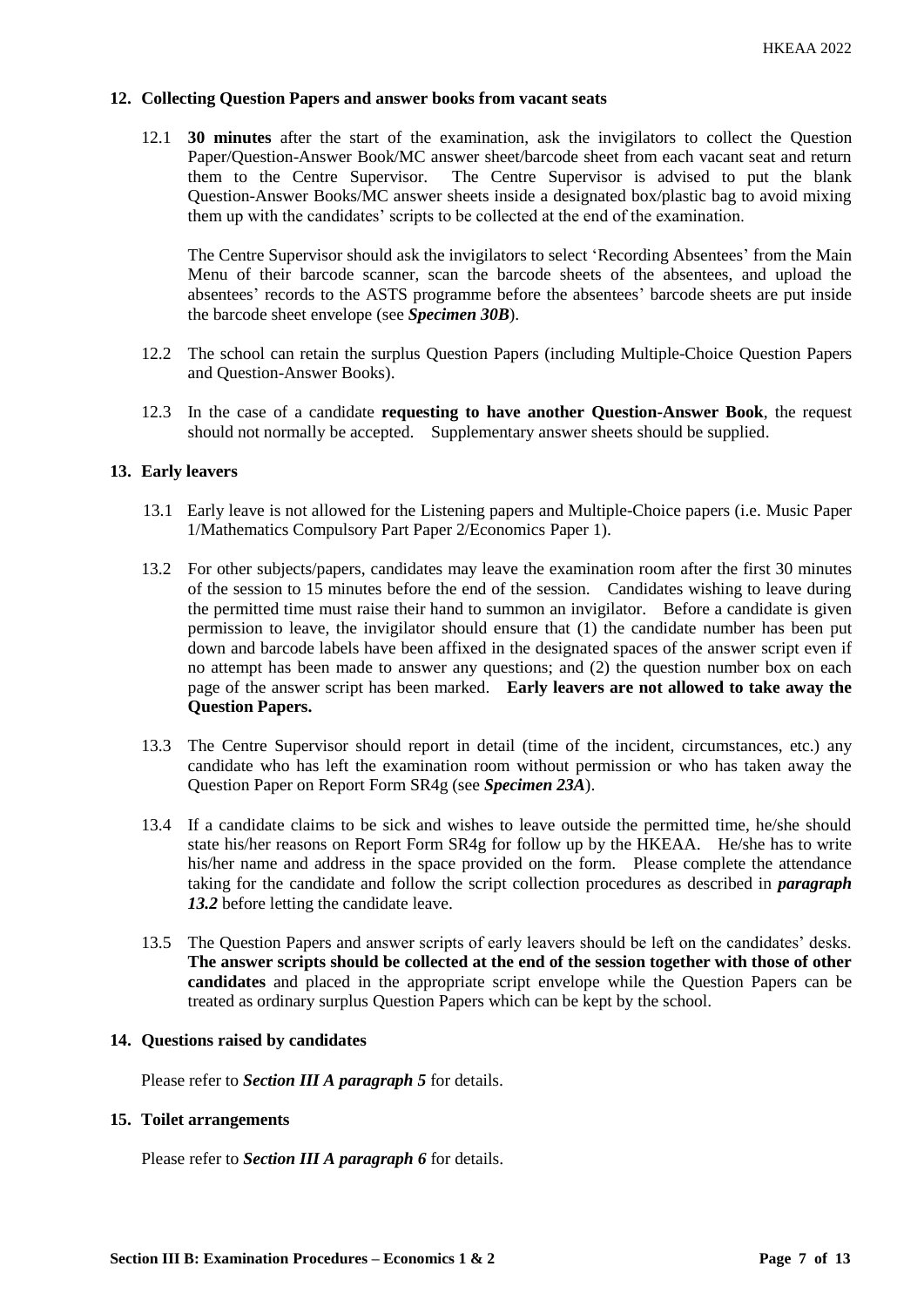# **C. Report Forms**

# **16. If the Centre Supervisor wishes to make a report about the conduct of the examination, he/she can use the following report forms:**

- Form SR1 Candidates without Admission Form/Identification Document
- Form SR3 ― Candidates Attended the Wrong Examination Centre/Subject/Paper/Module/ Language Version not on Admission Form
- Form SR4g Examination Irregularities (cheating/insufficient papers/candidates' disobeying the 'Stop working' instructions, etc.)
- Form  $SR4b$  Examination Irregularities (Barcodes)
- Form SR4c Examination Irregularities (Calculators)<br>Form SR4p Examination Irregularities (Mobile
- Form SR4p Examination Irregularities (Mobile Phones/Electronic Devices/Sounding Devices)
- Form SR4t Candidates Going to the Toilet<br>• Form SR4i Examination Irregularities (Invi
- Examination Irregularities (Invigilators)
- Sessional Report (for elective subjects)

## **D. End of Examination**

#### **17. Eighth announcement (Reminding candidates of the time left)**

17.1 15 minutes before the end of the session, the Centre Supervisor should announce:

#### **Economics 1**

You have 15 minutes left. You are not allowed to leave the examination room until you are told to do so.

Make sure you have written your Candidate Number and name, stuck a barcode label and signed on the MC answer sheet.

No extra time will be given to candidates for sticking the barcode labels after the 'Stop working' announcement.

# **Economics 2**

You have 15 minutes left. You are not allowed to leave the examination room until you are told to do so.

Make sure you have written your Candidate Number and stuck barcode labels in the designated spaces of the Question-Answer Book.

No extra time will be given to candidates for sticking the barcode labels after the 'Stop working' announcement.

17.2 5 minutes before the end of the session, the Centre Supervisor should announce:

#### **Economics 1**

You have 5 minutes left. Make sure you have written your Candidate Number and stuck a barcode label in the designated space on the MC answer sheet.

You will *NOT* be allowed to work on your MC answer sheet including affixing barcode labels, using an eraser or holding any stationery after the 'Stop working' announcement.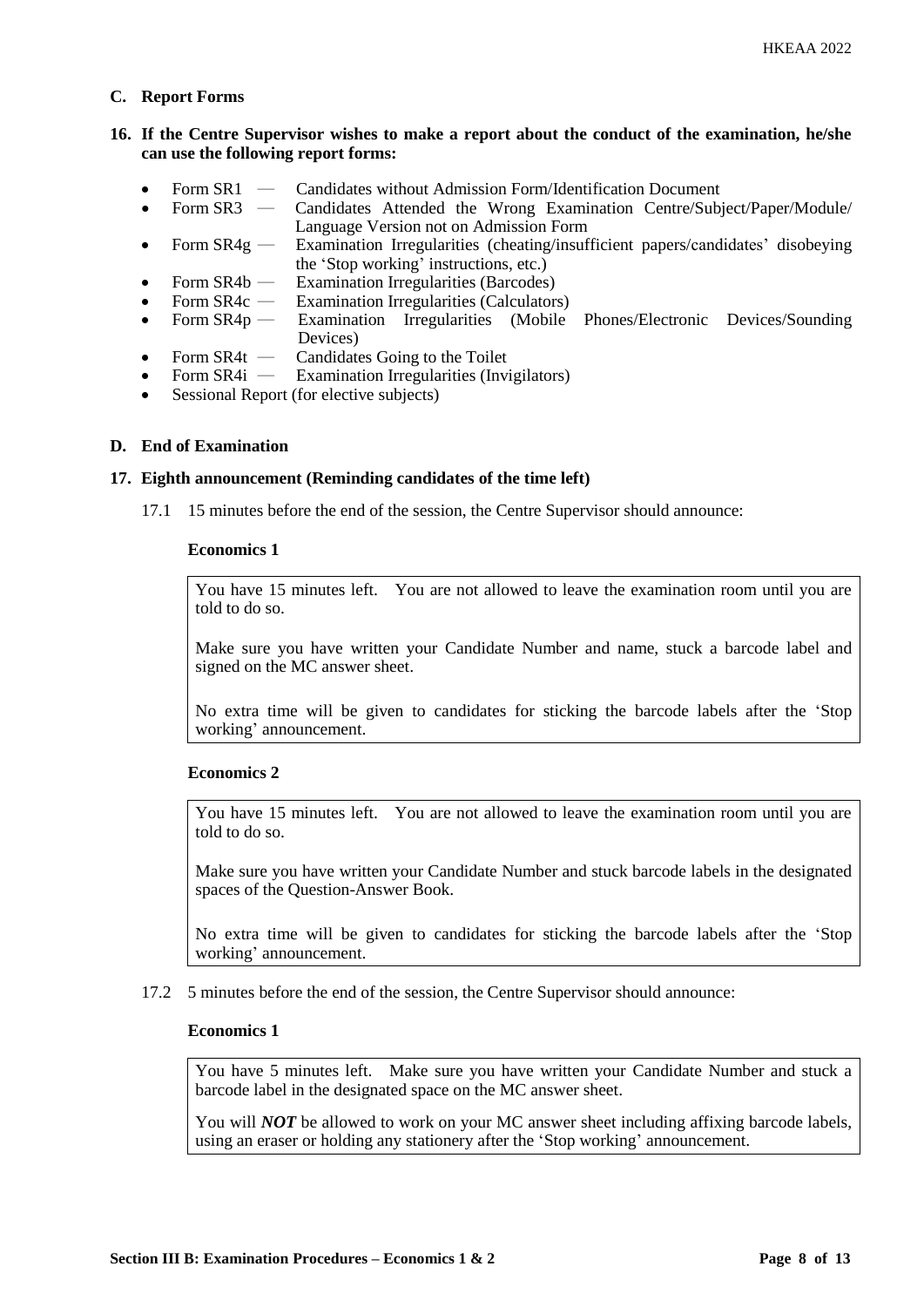# **Economics 2**

You have 5 minutes left. Make sure you have written your Candidate Number and stuck barcode labels in the designated spaces on the Question-Answer Book and all supplementary answer sheets.

**Remember to enter the question number and mark the question number box on all appropriate pages.**

Cross out all unwanted materials. You will *NOT* be allowed to work on your Question-Answer Book and supplementary answer sheets including affixing barcode labels, using an eraser, filling in question numbers or holding any stationery after the 'Stop working' announcement.

#### **18. Ninth announcement ('Stop working' instruction)**

18.1 When time is up, announce:

#### **Economics 1**

The time now is \_\_\_\_\_. Time is up. Stop working. Put down all your stationery. **(Pause for 10 seconds to ensure that all candidates are complying with the instructions^)**

Do not pack your personal belongings until you are told to do so. Close your Question Paper. You must not work on your answers or affix barcode labels now, otherwise you will receive a mark penalty. (Pause)

Put your MC answer sheet and unused barcode labels side by side. They will be collected separately. You can keep the Question Paper.

Make sure that your Admission Form and identification document do not get included in your answer script.

# **Economics 2**

The time now is \_\_\_\_\_. Time is up. Stop working. Put down all your stationery. **(Pause for 10 seconds to ensure that all candidates are complying with the instructions^)**

Do not pack your personal belongings until you are told to do so. Close your Question-Answer Book. You must not work on your answers or affix barcode labels now, otherwise you will receive a mark penalty. (Pause)

If you have supplementary answer sheets, tie them in your Question-Answer Book with the piece of string provided. Put your Question-Answer Book next to the unused barcode labels. They will be collected separately.

Make sure that your Admission Form and identification document do not get included in your answer script.

- **^** During the 10-second pause after *'Put down all your stationery'* is announced, the Centre Supervisor should stay on the stage to ensure that the candidates follow the instructions and invigilators should check if any candidates are still working on their answer scripts (including writing, erasing/crossing out answers, holding any stationery, affixing barcode labels or filling in question numbers).
- 18.2 For handling cases of candidates disobeying the 'Stop working' instruction, please refer to *Section IV paragraph 19*.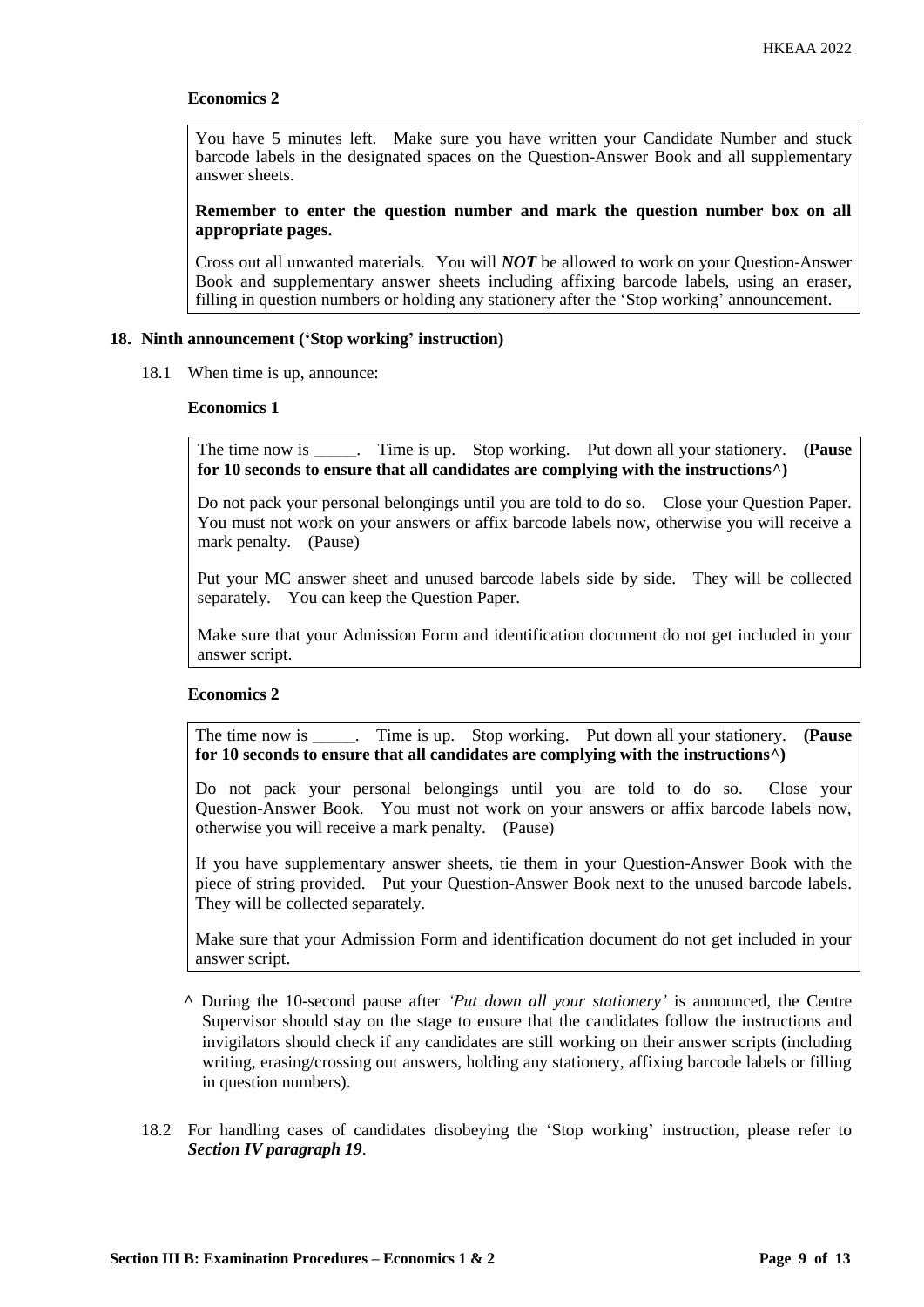# **19. Tenth announcement (Collection of answer scripts)**

- **NOTE**: **With the exception of Combined Science (Biology) Section A, Combined Science (Chemistry) Section A and Combined Science (Physics) Section A**, the Question Papers of other subjects (including multiple-choice question papers) need **NOT** be collected.
- 19.1 The Centre Supervisor should announce:

## **Economics 1**

Your MC answer sheet will be collected now. Stay in your seat quietly until you are told to leave.

While collecting the answer sheet, if you are found not having stuck a barcode label on the MC answer sheet, to facilitate scanning, the invigilator will let you stick the label on the MC answer sheet under supervision. You are required to complete a report form before leaving the examination room.

## **Economics 2**

Your Question-Answer Book will be collected now. Stay in your seat quietly until you are told to leave.

While collecting the answer scripts, if you are found not having stuck a barcode label on the cover of the Question-Answer Book, to facilitate scanning, the invigilator will let you stick the label on the cover under supervision. You are required to complete a report form before leaving the examination room.

- 19.2 The Centre Supervisor should assign the invigilators to collect separately the answer scripts, rough-work sheets and barcode sheets (with/without remaining barcode labels), etc.
- 19.3 While collecting the Question-Answer Books/MC answer sheets, if an invigilator discovers that **a candidate has not put down his/her candidate number on the cover of his/her Question-Answer Book/MC answer sheet, the candidate can be allowed to write his/her candidate number on the cover/MC answer sheet only under the supervision of the invigilator. However, the candidate should not be allowed to fill in the question number boxes.**
- 19.4 While collecting the Question-Answer Books/MC answer sheets, if an invigilator discovers that **a candidate has not stuck any barcode labels on the cover of the Question-Answer Book/MC answer sheet, to facilitate scanning, the candidate should be asked to stick the barcode label on that cover/MC answer sheet under the supervision of the invigilator. A report must be made on Report Form SR4b. The candidate should be asked to sign the report form.**

#### **20. Checking of answer scripts collected**

- 20.1 The answer scripts should be collected in candidate number order, with the smallest candidate number on top.
- 20.2 Ask the invigilators to scan the barcode labels on the scripts, including those using spare barcode labels. After scanning all answer scripts, invigilators should place the barcode scanners on the cradle for data transmission.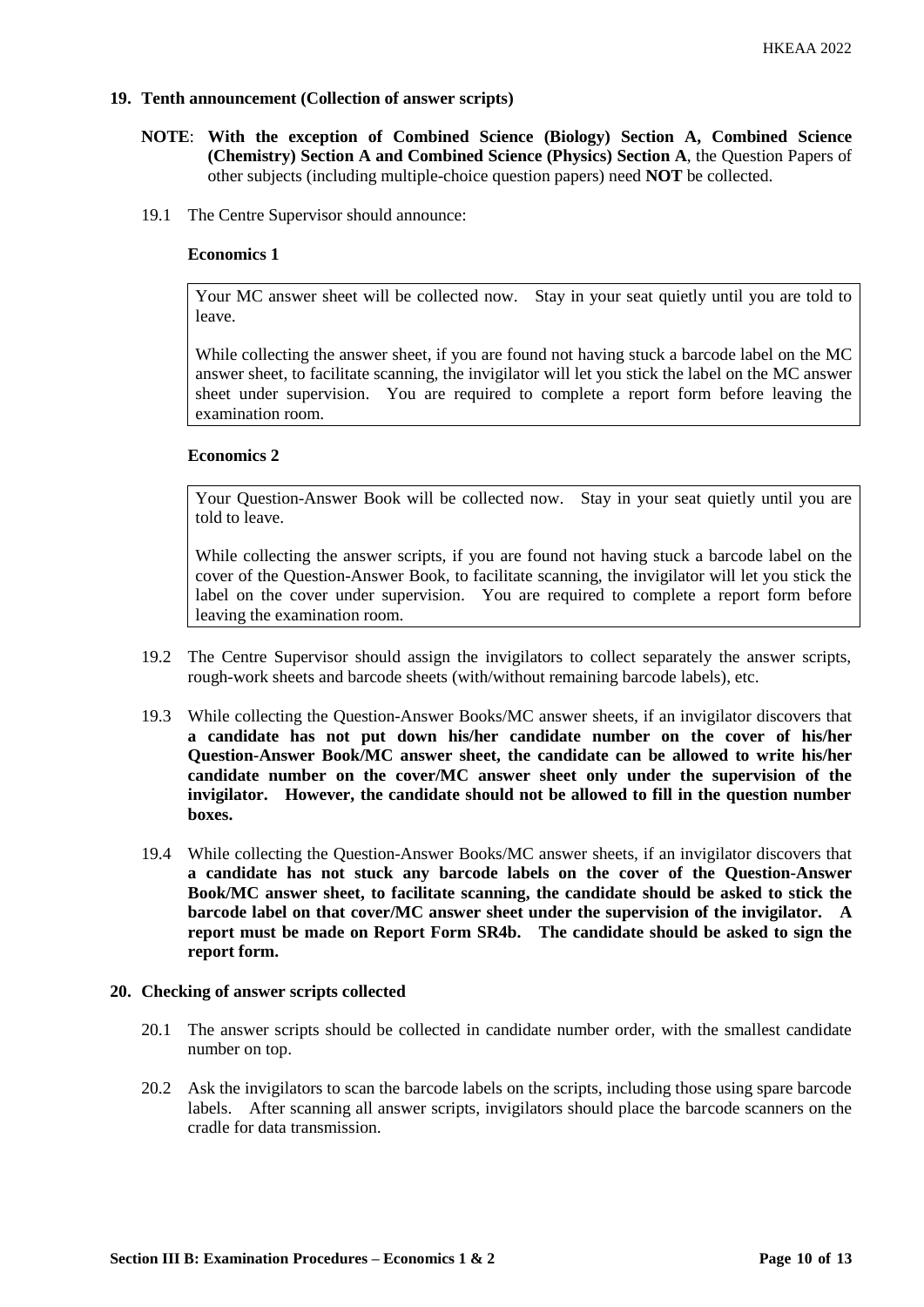- 20.3 **The Centre Supervisor should check the 'Summary Report' and the 'Discrepancy Report' in the ASTS programme to ensure that the number of candidates present tallies with the number of collected scripts.** If there is a discrepancy between the attendance records and the scripts' records, the relevant information will be shown in the 'Discrepancy Report' in the ASTS programme. The Centre Supervisor should investigate the irregularities immediately. Please refer to the 'ASTS User Guide' where necessary.
- 20.4 If, at the time of scanning the barcode labels on the scripts, an invigilator discovers that a candidate has not stuck any barcode label on the cover of the Question-Answer Book/MC answer sheet, the Question-Answer Book/MC answer sheet need not be scanned. The matter must be reported to the Centre Supervisor immediately and recorded on Report Form SR4b. The case will be shown in the 'Discrepancy Report' of the ASTS programme.

The Centre Supervisor should, under the page of 'Answer Script', select the relevant candidate and click 'Edit' manually to update the script record. The candidate's script record should be updated as follows:

- (i) from '0/1' to ' $\checkmark$ ' (for examinations using 1 answer book)
- (ii) from '1/2' to ' $\checkmark$ ' (for examinations using 2 answer books and 1 answer book has been scanned while the other cannot be scanned)
- (iii) from '0/2' to ' $\checkmark$ ' (for examinations using 2 answer books and both answer books cannot be scanned).

The completed Report Form SR4b and the Question-Answer Book/MC answer sheet should be placed in the **Envelope for Special Reports & Related Scripts/Answer Sheets**.

20.5 The Centre Supervisor should put down the total number of scripts collected in the appropriate spaces on the Sessional Report (for elective subjects).

# **21. Eleventh announcement (Dismissal of candidates)**

21.1 On completion of the collection and checking of all answer scripts, the Centre Supervisor should announce:

#### **Economics 1**

The Paper 2 examination of this subject will be held at \_\_\_\_\_\_. Please come back 15 minutes before the start of the examination. You may now pack your personal belongings. Make sure you have your Admission Form, identification document and other personal belongings. (Pause) You can take away your question paper. You may now leave.

#### **Economics 2**

You may now pack your personal belongings. Make sure you have your Admission Form, identification document and other personal belongings. (Pause) You may now leave.

21.2 In the case of a candidate reporting any irregularity concerning the examination (e.g. requests a realignment of his/her MC answers), the Centre Supervisor should record the details of the irregularity (such as whether the case was reported before or after the dismissal of candidates) on Report Form SR4g so that follow-up action can be taken by the HKEAA.

#### **22. Completing the Sessional Report (for elective subjects)**

The Sessional Report (for elective subjects) should be completed by the Centre Supervisor and two invigilators (including one invigilator not provided by the centre school). This report need not be returned daily. It should be returned to the Scripts Collection Centre after the very last HKDSE examination session in the centre.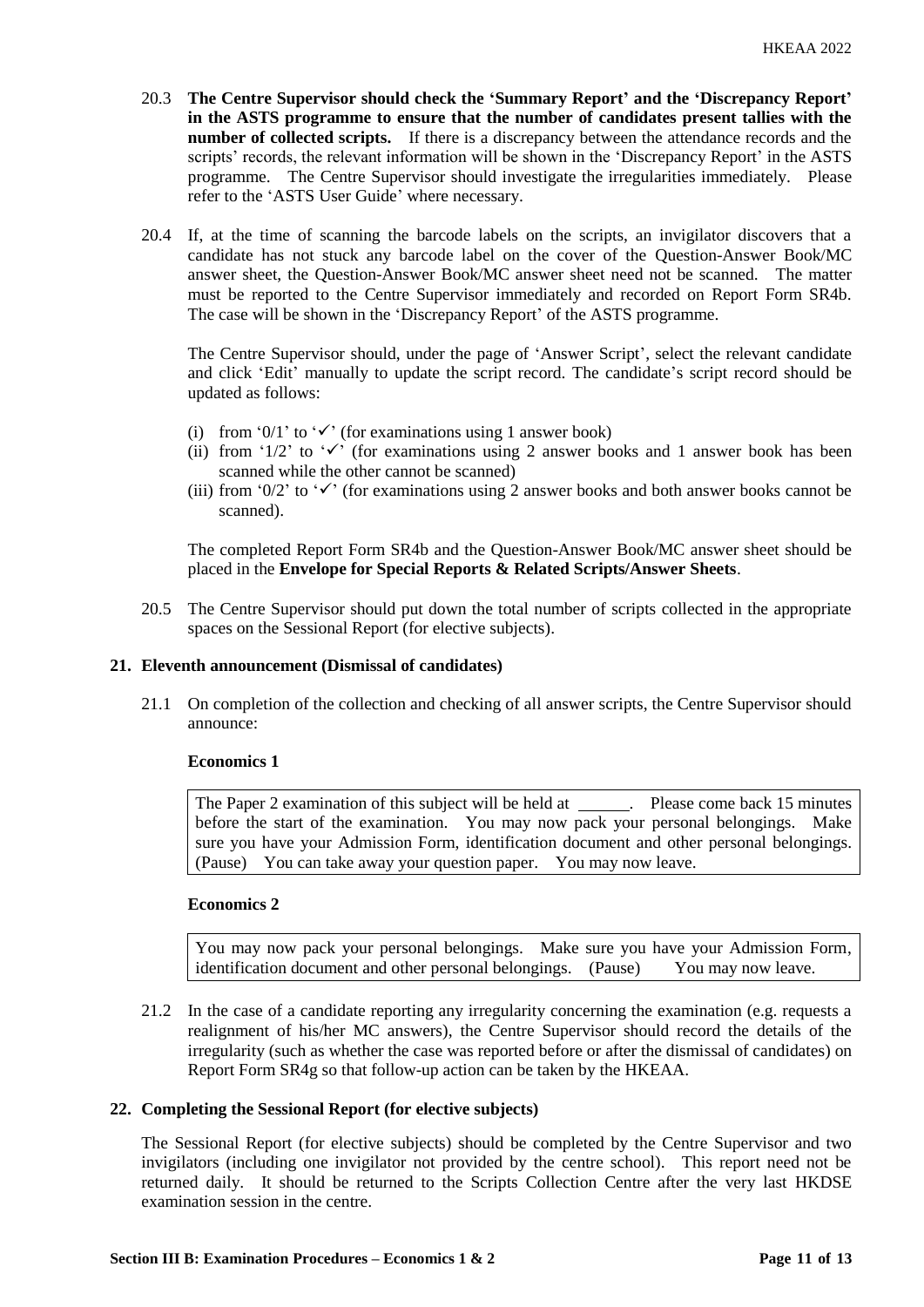# **23. Packing of scripts and examination materials**

- 23.1 The Centre Supervisor should refer to the Script Envelope Summary (see *Specimen 26B*) for the number of pre-printed script envelopes provided to the centre. The answer scripts should be placed in the appropriate script envelopes (see *Specimen 26A*) in candidate number order according to the candidate number ranges printed on the script envelope labels. The number of scripts inside should be written on each of the envelopes. Each envelope should be sealed with a piece of Security Adhesive Tape. The Centre Supervisor and one invigilator should then sign on the flap of the envelope across the tape (see *Specimen 27*). The envelopes must be tied with a piece of string for carrying purposes.
- 23.2 The MC answer sheets (absentees excluded) should be placed in the original answer sheet folder (see *Specimen 28*) which should then be placed in the clear plastic bags provided. The plastic bags should be sealed with Security Adhesive Tape. Do not bend or tie the folders. Except for the last folder, answer sheets of candidates (absentees excluded) from each 100 seats should be placed in one folder, e.g.

# **Seat Number Range Folder**

| $001-100$ |                 | $\frac{1}{\sqrt{1}}$ If there are absentees, the folder |
|-----------|-----------------|---------------------------------------------------------|
| 101-200   |                 | $\rightarrow$ will have fewer than 100 MC               |
| 201-247   | $\mathcal{R}$ J | answer sheets                                           |

# 23.3 **Items to be placed in the normal script envelopes/MC answer sheet folders:**

## **Scripts/answer sheets of**

- (1) candidates who are present (including latecomers, early leavers and additional candidates);
- (2) candidates who cannot produce their Admission Forms but can produce their identification documents and the candidate numbers claimed can be verified;
- (3) candidates whose Admission Forms do not bear their photographs and who cannot produce their identification documents but their personalised barcode sheets can be found at the centre;
- (4) candidates who have disobeyed the 'Stop working' instruction;
- (5) candidates whose calculators do not have the 'H.K.E.A.A. APPROVED' or 'H.K.E.A. APPROVED' label but the calculators are on the Permitted List.

# 23.4 **Scripts/Reports to be placed in the Envelope for Special Reports and Related Scripts (where appropriate):**

- (1) scripts of candidates who are suspected of cheating and the cribs (if any);
- (2) scripts of candidates who have attended a wrong centre;
- (3) scripts of candidates who cannot produce their Admission Forms and/or valid identification documents and their personalised barcode sheets cannot be found at the centre;
- (4) scripts of candidates who have taken a subject/paper/module/language version not listed on the Admission Form;

(5) scripts of any other candidates who use spare barcode sheets/who are not given any barcode sheets;

- (6) scripts of candidates who cannot produce their Admission Forms and valid identification documents but their personalised barcode sheets can be found at the centre;
- (7) question-answer books with candidate number written but no barcode label stuck on the cover, or MC answer sheet with candidate number written but no barcode label stuck on;
- (8) Report Forms SR1, SR3, SR4g, SR4b, SR4c, SR4p, SR4t\* or SR4i (if any);
- (9) candidates' calculators which do not have the 'H.K.E.A.A. APPROVED' or 'H.K.E.A. APPROVED' label and which are **NOT** on the Permitted List.
- Report Forms SR4t need not be returned daily. They should be returned to the HKEAA on the last examination day of the centre.

**Section III B: Examination Procedures – Economics 1 & 2 Page 12 of 13**

Candidates who use spare barcode sheets